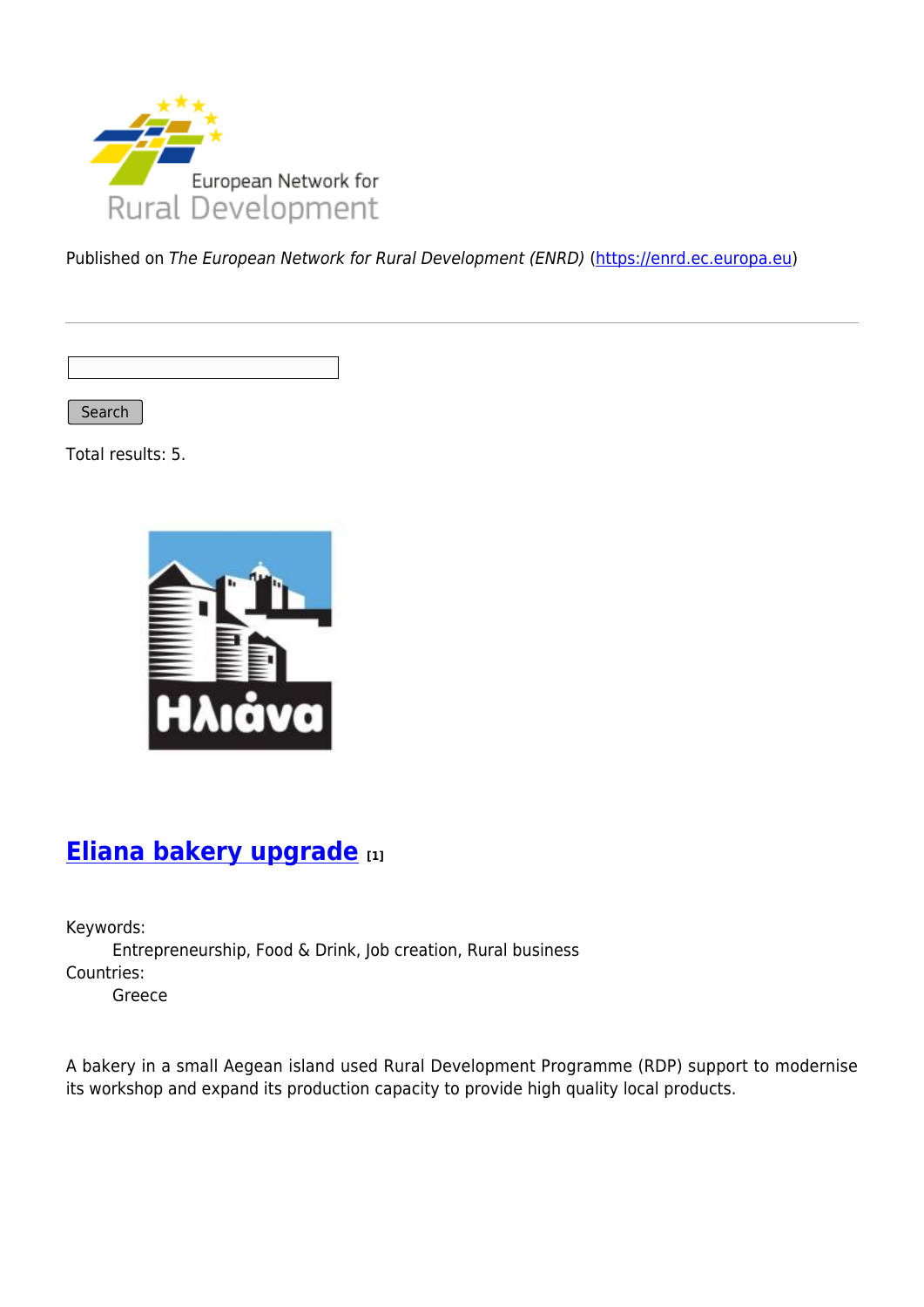

# **[Aurimas Macnorius – Supporting a young entrepreneur](https://enrd.ec.europa.eu/projects-practice/aurimas-macnorius-supporting-young-entrepreneur_en) [2]**

Keywords:

Demography, Diversification, Entrepreneurship, Job creation, Rural business Countries:

Lithuania

RDP support helped a young entrepreneur to acquire the necessary equipment in order to start his own wood construction business in an area of high unemployment.



## **[Purchasing a stone cutting machine](https://enrd.ec.europa.eu/projects-practice/purchasing-stone-cutting-machine_en) [3]**

Keywords:

Competitiveness, Job creation, LEADER/CLLD, Rural business Countries: Estonia

A small rural business used RDP support to purchase new stone-cutting equipment in order to expand its range of products.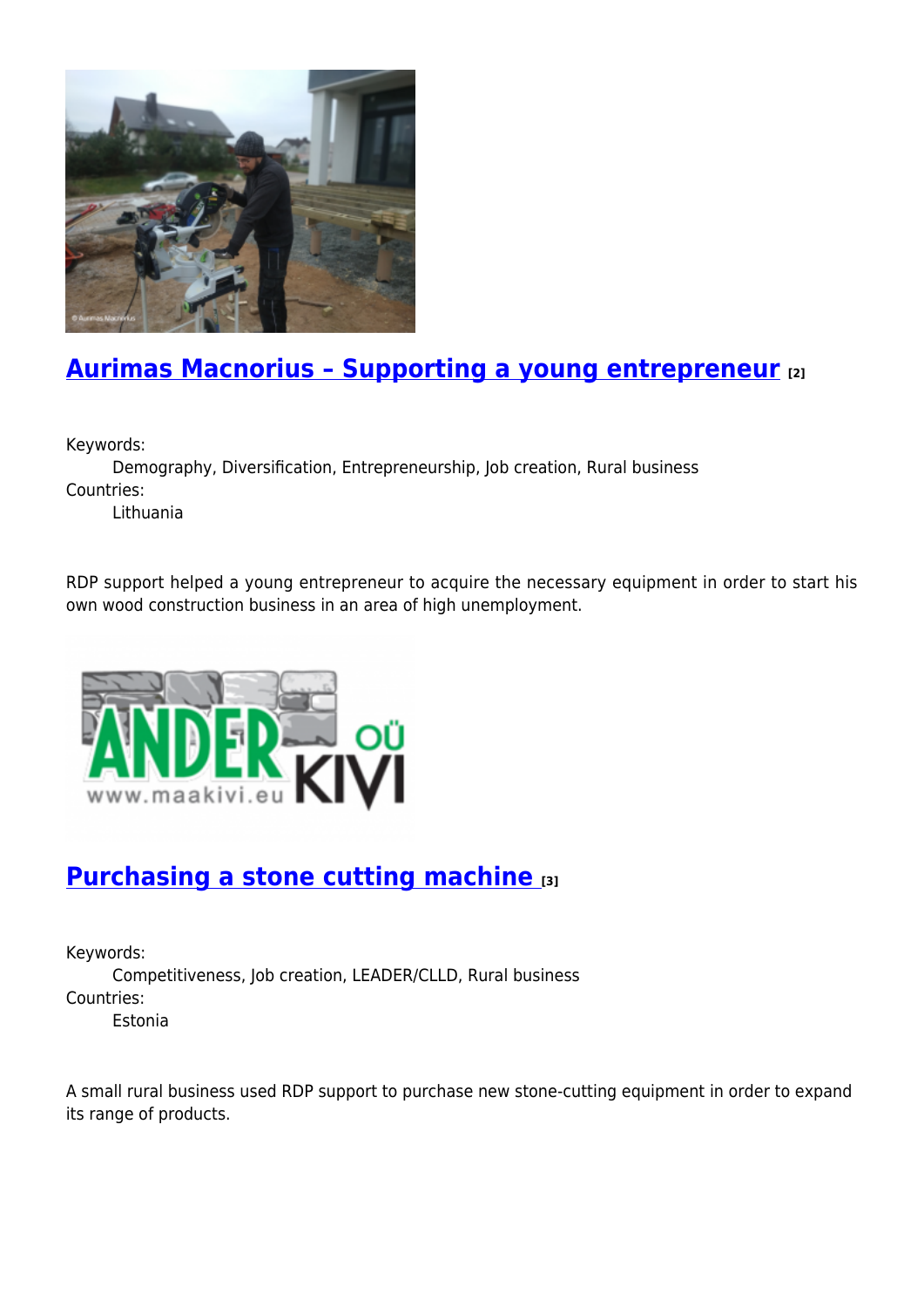

### **[A feasibility study to upscale a biocomposite production line](https://enrd.ec.europa.eu/projects-practice/feasibility-study-upscale-biocomposite-production-line_en) [4]**

Keywords:

Bioeconomy, Entrepreneurship, Innovation, Job creation, Rural business Countries:

Finland

A start-up business in Finland used RDP financing to carry out a feasibility study which helped lower the risks in upscaling their production capacity of biocomposites.



## **[Integrated veterinary services using a mobile lab](https://enrd.ec.europa.eu/projects-practice/integrated-veterinary-services-using-mobile-lab_en) [5]**

Keywords:

Animal welfare, Entrepreneurship, Job creation, Rural business, Rural services Countries:

Romania

Responding to clients' needs by offering new integrated veterinary services using a mobile laboratory.

### **Source URL:**

https://enrd.ec.europa.eu/projects-practice/\_en?project\_keywords\_filter=19753&amp%3Bamp%3Bproject\_country=All &amp%3Bamp%3Bfield\_enrd\_prj\_measure\_tid=All&amp%3Bamp%3Bfield\_enrd\_prj\_focus\_area\_tid=All&amp%3Bamp %3Bf%5B0%5D=im\_field\_enrd\_prj\_focus\_area%3A17123&amp%3Bf%5B0%5D=sm\_enrd\_eu\_countries%3AMalta&f%5 B0%5D=sm\_enrd\_eu\_countries%3AGermany&f%5B1%5D=sm\_enrd\_eu\_countries%3AHungary&f%5B2%5D=im\_field\_e nrd prj keywords%3A20476&f%5B3%5D=im field enrd prj keywords%3A20471&f%5B4%5D=sm enrd eu countries